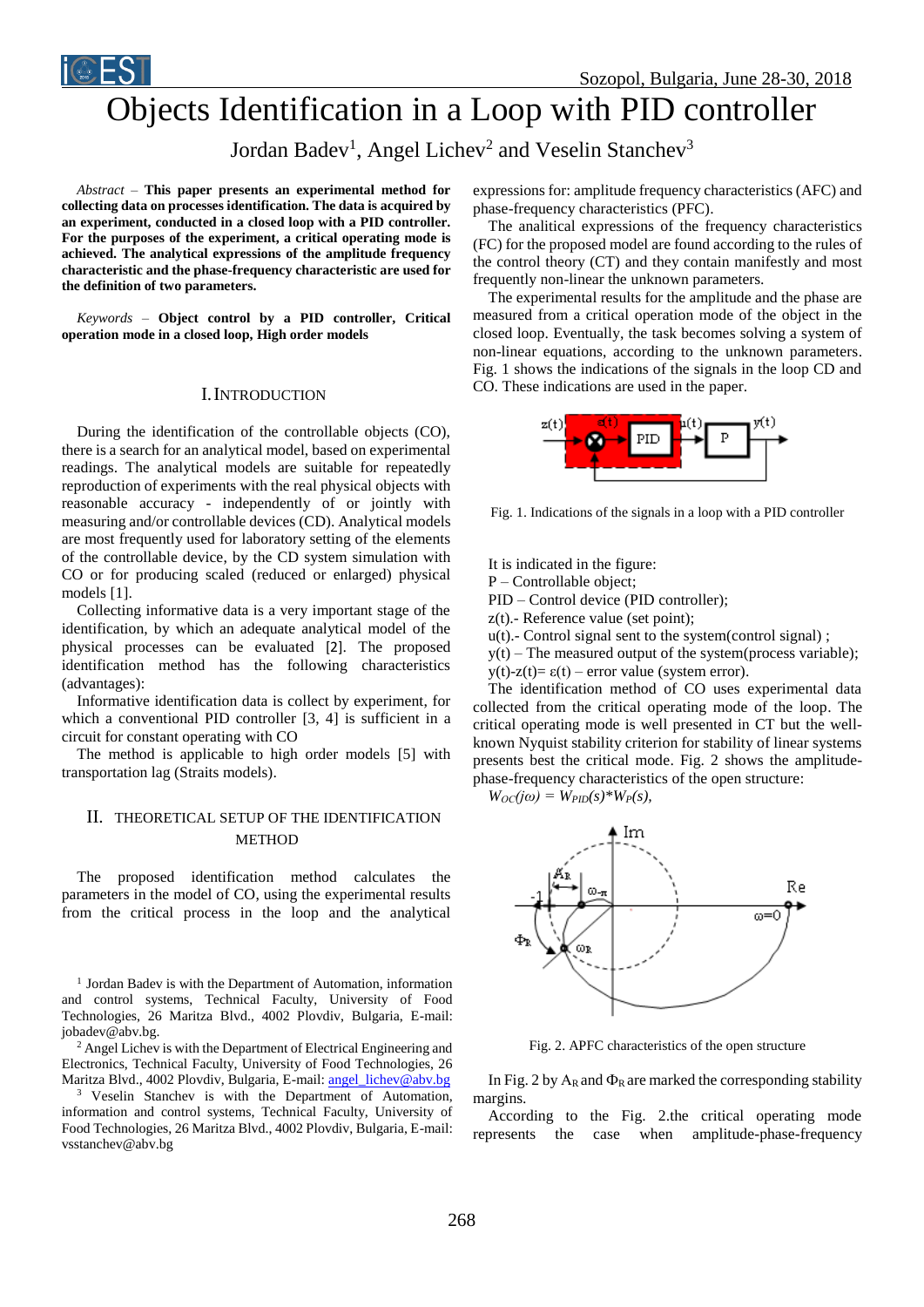

characteristics (APFC) crosses the real axes, in the point*(-1,j0)* (theNyquist point). It is known from the CT, that the crossing is impossible in case of first and second order transfer functions (TF)  $W_{\text{OC}}(i\omega)$  without transportation lag. Therefore it is considered the case of third and higher order TF.

On the other hand, it could be written for the common TF (controller + object) P mode,

$$
W_{OC}(j\omega) = W_{PID}(s) * W_{P}(s) = K_{PID} * K_{P} * \frac{B(s)}{A(s)}
$$
(1)

where:  $K_{PID}$ – static coefficient of the controller in P mode. *KP*– static coefficient of the controllable object.

 $\frac{B(s)}{f(s)}$  – fractional-rational part of the common TF.  $A(s)$ 

It follows from the last expression:

- 1. We could change the APFC by increasing (decreasing) *KPID,* so it could cross the real axes in the Nyquist point, or we could set the loop by the contoller to operate in the critical mode.
- 2. If the controller is only proportional (only *Р*), the rest of the TF is exactly the TF of the object, or  $K_P^*$ <sup>*B*(*s*)</sup>  $\frac{B(s)}{A(s)} = W_P(s)$ , which gives us a reason to think that the parameters of the critical operating mode are only parameters of the object, on which the proposed method is based.

The basic parameter which characterizes the critical operating mode is the critical frequency -  $\omega_{\kappa p}$ , that is the frequency at which:

The module/  $W_{oc}(j \omega_{\kappa p})/ = A(\omega_{\kappa p}) = 1$ 

and the phase  $arg(W_{oc}(j \omega_{\kappa p})) = \Phi(\omega_{\kappa p}) = -\pi$ .

The last considerations lead to the conclusion that:

The loop could be set to a critical operating mode by increasing *KPID,* so APFC could cross the real axes in the point *(-1, j0)*. In this operating mode, the output process *y(t)* oscillates with a constant amplitude and is in antiphase with the input control signal *u(t)*.

The last fact is used for simple experimental realisation of the critical operating mode and experimental data collection for identification.

In case of operation with classical PID controller, the critical operating mode shall be set up as follows:

- 1. The PID controller is set for operation in P mode, and the integral and the derivative terms are excluded, by setting the appropriate values of the parameters for setting  $(T_u\rightarrow\infty, T_u\rightarrow 0)$ .
- 2. An average value is set with regard to the maximum control range.
- 3. A small value is defined of the coefficient of proportionality *KPID*, for which the process of the output y(t) decreases. The coefficient *KPID* is increased smoothly, and y(t) is monitored (the characteristic is built). The process is supposed to change to a slower attenuation and to an increase of the oscillation. The increasing continues until fluctuations with constant amplitude *Δykр*, constant cycle, *Ткр* and in antiphase with the input  $u(t)$  are established.

4. The oscillations of the *y(t)*are being written over several cycles*.* The amplitude *Δykр* and the established oscillations *Ткр*. are defined from the diagram.

The analytical expressions of TF, AFC and PFC of the model by which the controllable object of the proposed method could be defined are shown in Table. 1.

TABLE I MODELS OF APFC AND PFC

| $N_2$ | TF of the model                      | System of PFC and AFC                                                                                                                                                                     |  |
|-------|--------------------------------------|-------------------------------------------------------------------------------------------------------------------------------------------------------------------------------------------|--|
| 1.    | $\frac{K_p}{Ts+1} * e^{-\tau s}$     | $\pi = \omega_{\kappa p} \tau + arctg(\omega_{\kappa p} T)$<br>$K_{p}$<br>$\Delta y_{\kappa p}$<br>$\sqrt{1 + (\omega_{\kappa p} T)^2}$<br>$\Delta u$                                     |  |
| 2.    | $\frac{K_p}{(Ts+1)^2} * e^{-\tau s}$ | $\pi = \omega_{\kappa p} \tau + 2 * arctg(\omega_{\kappa p} T)$<br>$\Delta y_{\kappa p}$<br>$=\frac{K_p}{1 + (\omega_{\kappa p} T)^2} = \frac{\Delta y_{\kappa p}}{\Delta u}$<br>$A_{cr}$ |  |
| 3.    | $K_p$<br>$(Ts+1)^n$                  | $\pi = n * arctg(\omega_{\kappa p}T)$<br>Kp<br>$\Delta y_{cr}$<br>$A_{cr}$<br>$(\sqrt{1 + (\omega_{\kappa p} T)^2})^n$<br>$\Delta u$                                                      |  |

It is typical for all the presented formulas, that they contain three unknown parameters:  $(K_P, T, \tau \times K_P, T, n)$ .

The following parameters are needed for the identification, which are defined by the experimental diagram of the critical process, shown in the Fig. 3:

- Critical frequency

$$
\omega_{\kappa p} = \frac{2\pi}{T_{\kappa p}}\tag{2}
$$

- Fluctuation range of the controllable (output) variable

$$
\Delta y_{kp} = y_{\text{max}} - y_{\text{min}} \tag{3}
$$

- Average value of the controllable variable

$$
y_{cp} = \frac{y_{\text{max}} + y_{\text{min}}}{2} \tag{4}
$$

- Average value of the control impact

$$
u_{cp} = \frac{\Delta u}{2} \tag{5}
$$

- Variation range of the control impact

$$
\Delta u = u_{\text{max}} - u_{\text{min}} \tag{6}
$$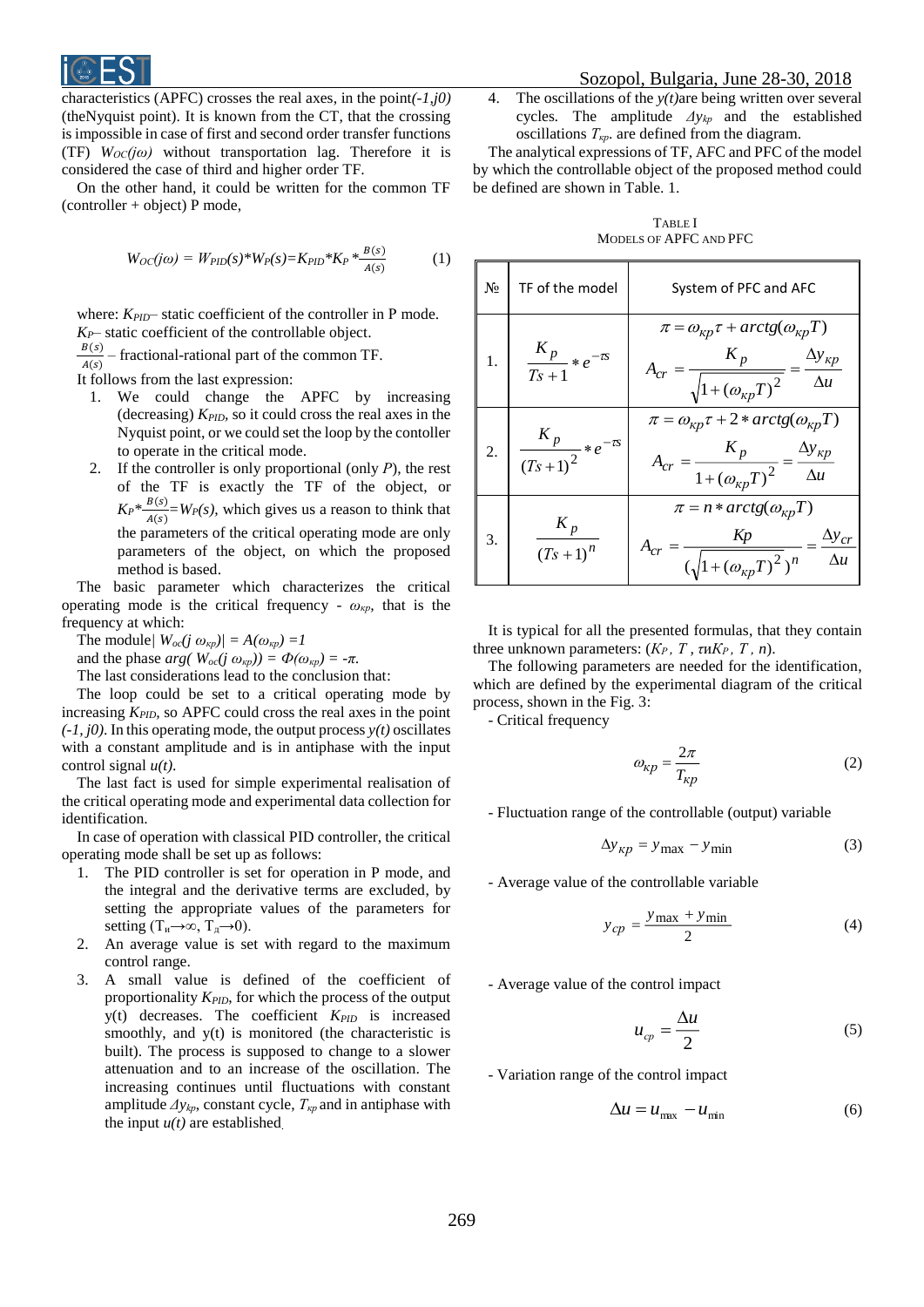

Fig. 3. PID controller operation with object with TF  $(10s + 1)^4$ 50 *s*

### III. AN ALGORITHM FOR THE CALCULATION METHOD OF THE PARAMETERS OF MODELS

- 1. Preparation and realization of the experiment and construction of the process in Fig.3
- 2. Calculation of the static coefficient of the object by the formula:

$$
K_p = \frac{y_{cp}}{u_{cp}}\tag{7}
$$

3. Calculation of the critical frequency by the formula:

$$
\omega_{\kappa p} = \frac{2\pi}{T_{\kappa p}}\tag{8}
$$

4. Calculation of the critical module by the formula

$$
A_{\kappa p} = \frac{y_{\kappa p}}{\Delta u} \tag{9}
$$

- 5. For the models 1 and 2 in Table 1., it is easy T and τ to be defined – first T from AFC and after that  $\tau$  from PFC.
- 6. For the models 3, the system according to T and n is:

$$
n = \frac{\pi}{\arctg(\omega_{\kappa p}T)} = f_1(T) \tag{10}
$$

$$
n = \frac{\lg(\frac{K_{o\delta}}{A_{kp}})}{\lg(\sqrt{1 + (\omega_{kp}T)^2})} = f_2(T)
$$
(11)

It is obvious, that the system is non-linear. Methods for solving different non-linear equations systems are known from mathematics.

We propose a decision, which can be easily achieved in computing environment of MATLAB, but it must be taken into account that:

- the unknown n is number of first order lags in the model and can accept equivalent and positive units only, which are greater than or equal to 3, i. e.  $(n \ge 3)$ 

- the unknown T is meant as a time constant and thus it can accept positive values only, i. e.  $T \ge 0$ .

#### IV. VALIDATION OF THE METHOD AND RESULTS

The presented method is validated in the computing environment of MATLAB. Numbers of loops with objects are simulated. In all cases, the aforementioned algorithm is used. For high order models and PID controller a non-linear equations system (9) and (10) is solved. The non-linear equations system is solved building the graphics of the two equations *(Т, n),* and the coordinates of the intersection of the two graphics are the system solution. So, the definitive value of the parameter *n* is supposed to be the nearest equivalent unit.

To illustrate the method, two exampels are shown – with simulated loops with PID controller and fourth and sixth order objects (by the circuit in Fig. 1.), respectively by transfer functions of CO:

$$
W_{P1(s)} = \frac{50}{(10s+1)^4} \tag{12}
$$

the desired set point is:

$$
z_1(t) = 25 * 1(t)
$$
 (13)

and

$$
W_{P2(s)} = \frac{5}{(s+1)^6} \tag{14}
$$

the desired set point is:

$$
z_2(t) = 0.5 * 1(t)
$$
 (15)

The critical operating modes are achieved, respectively when  $K_{PID1} = 0.08$  and  $K_{PID2} = 0.474$ .

The following quantities are reported from the last graphics of the Fig. 3 and Fig.4:  $\Delta y_{kp}$ ,  $T_{kp}$ ,  $y_{cp}$ ,  $\Delta u$ ,  $u_{cp}$ .



Fig. 4. PID controller operation with object with TF  $\frac{1}{(s+1)^6}$ 5 *s*